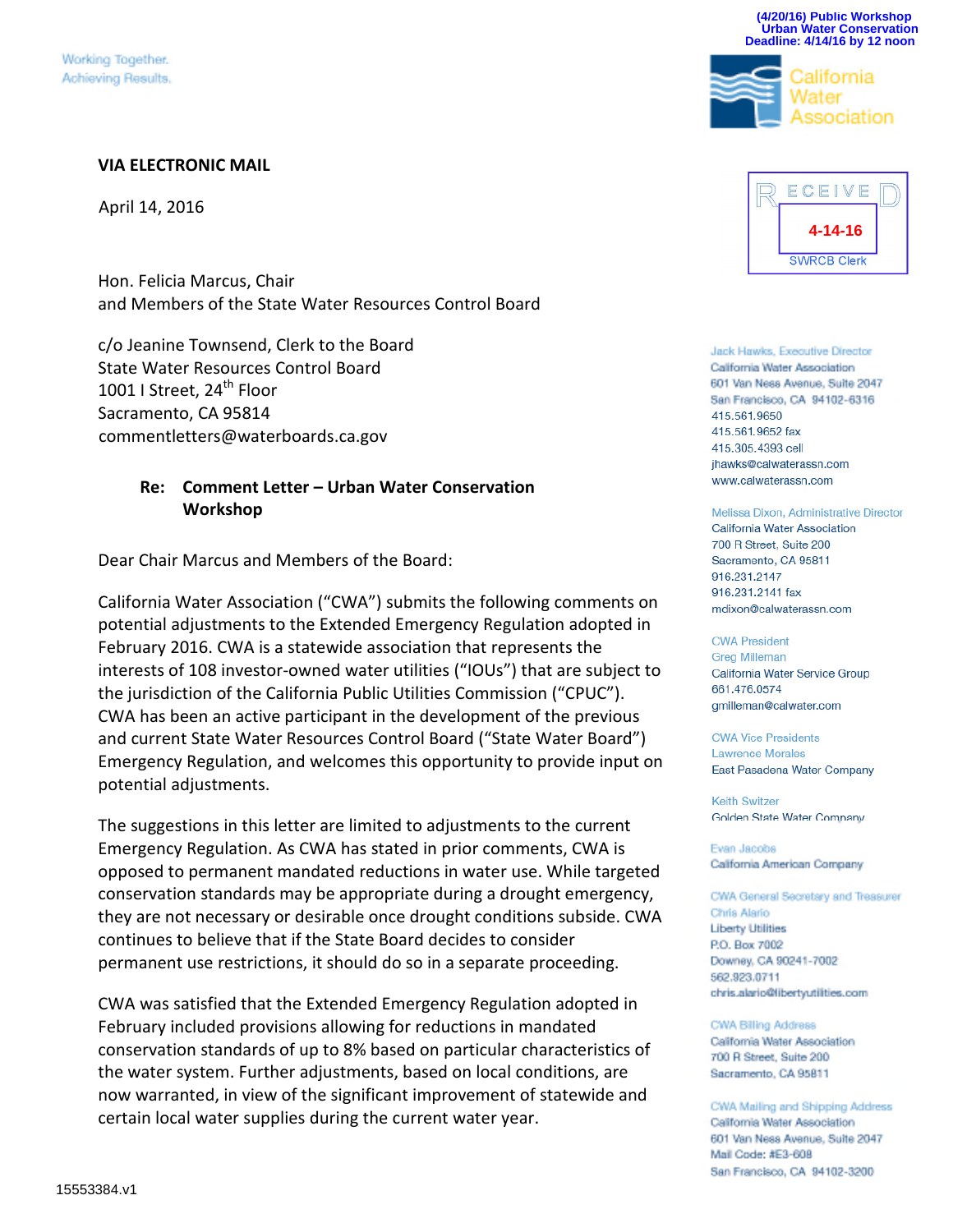Working Together. Achieving Results.



Hon. Felicia Marcus, Chair Members of the State Water Resources Control Board April 14, 2016 Page 2 of 6

CWA recognizes that the salutary impacts of the 2016 El Niño weather pattern were far more significant in Northern than Southern or Central California and agrees with recent comments in the press from State Water Board members that caution is necessary in relaxing the current Emergency Regulation. Nonetheless, because of improved conditions in Northern California and the need to help water agencies and utilities maintain their credibility among customers, CWA urges the State Water Board to:

- reduce the mandated conservation standards for all water systems by a percentage reflecting the alleviation of statewide drought conditions;
- remove any caps on adjustments and credits allowed under the Extended Emergency Regulation adopted in February 2016;
- allow further reductions in mandatory conservation standards for water suppliers that can show they are no longer subject to significant water supply constraints due to the replenishment of their sources of supply;
- allow additional credits for any water system that previously has made substantial longterm investments to augment its water supplies; and
- continue promoting conservation efforts by all water users in California.

In its notice for the April 20, 2016 public workshop, the State Water Board sought comments on the following issues:

- What elements of the existing February 2016 Emergency Regulation, if any, should modified and how so?
- How should the State Water Board account for regional differences in precipitation and lingering drought impacts, and what would be the methods of doing so?
- To what extent should the State Water Board consider the reliability of urban water supplier portfolios in this emergency regulation?

CWA addresses these issues in detail below. In doing so, CWA recommends that, at a minimum, the State Water Board modify the Extended Emergency Regulation to:

- adjust the mandated percentage reduction in total potable water production to reflect changed circumstances from when the first Emergency Regulation was implemented;
- allow local jurisdictions such as the Santa Clara Valley Water District to continue enforcing local conservation requirements, as appropriate;
- eliminate the cap on credits or adjustments to the conservation standards for urban water suppliers;
- reduce conservation mandates for water suppliers that no longer are subject to significant supply constraints due to the replenishment of their sources of supply, and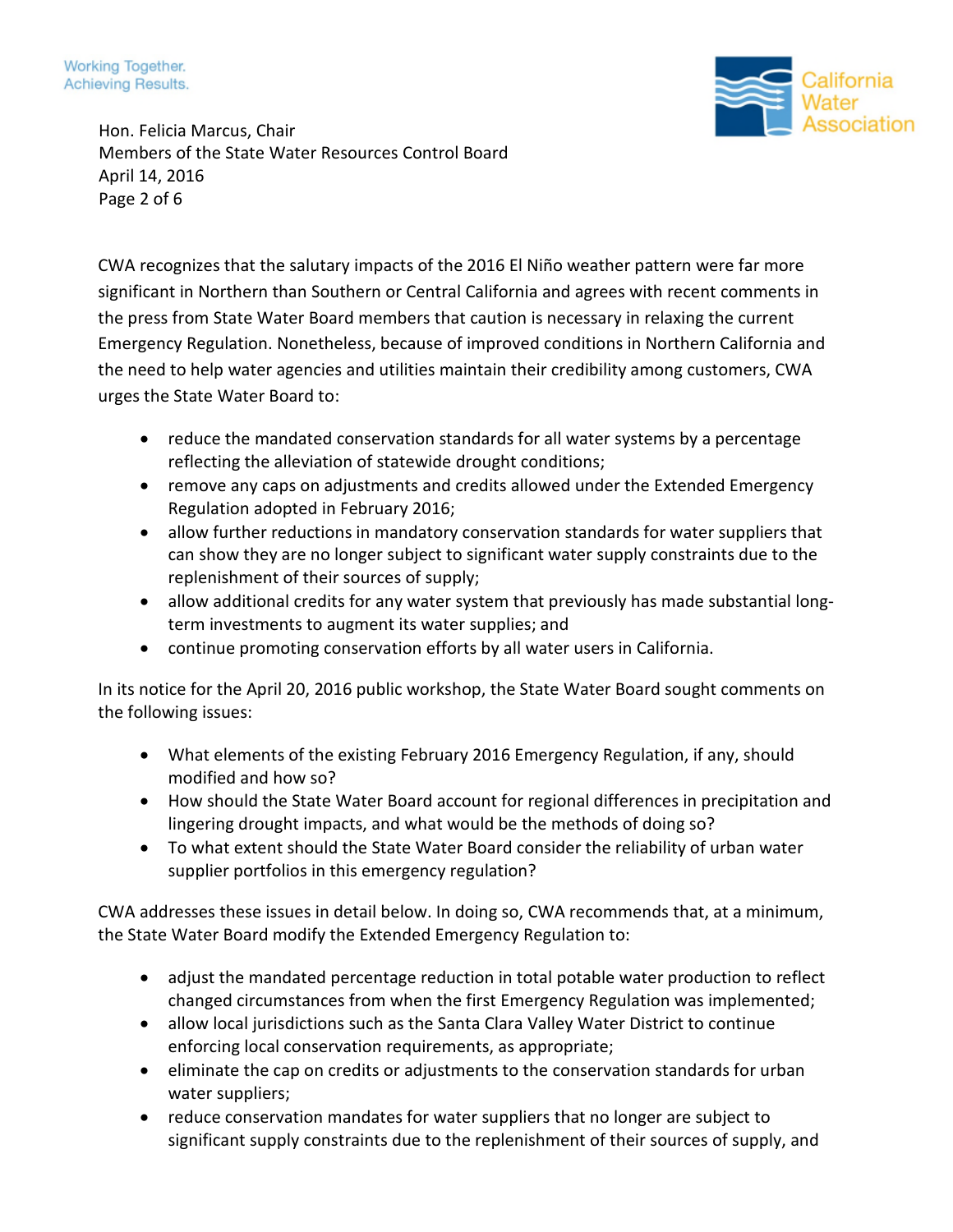



Hon. Felicia Marcus, Chair Members of the State Water Resources Control Board April 14, 2016 Page 3 of 6

clarify and extend the credits for water supply investments.

CWA appreciates being accorded this opportunity to provide input on the Extended Emergency Regulation and to suggest ways to make it fairer and more effective. It is important for the State Water Board to make changes that address inequities and reflect improved circumstances so as to maintain credibility with water users.

## **1. What elements of the existing February 2016 Emergency Regulation, if any, should modified and how so?**

The most important modification to the Emergency Regulation is to adjust the mandated conservation standards in recognition of the amelioration of drought conditions. Since drought conditions have lessened significantly as compared to last year, the conservation standard for each urban water supplier should be reduced accordingly.

Previously, CWA recommended that the State Water Board incorporate a simple formula into the Emergency Regulation to adjust the mandated percentage reduction in total water production. CWA's suggestion was for specific reductions approximately equal to the weighted average proportion by which the deficiency in the State's snowpack as compared with an average year and the deficiency in the principal State reservoirs as compared with an average year have improved in comparison to those deficiencies as of April 2015. It may be instructive to see how CWA's suggested formula would apply today.

The deficiency in the snowpack on April [1](#page-2-0), [2](#page-2-1)015 was 95%, $^1$  but on March 30, 2016, it was 13%, $^2$ thus the deficiency has been reduced by 82 percentage points. The deficiency in reservoir storage was [3](#page-2-2)6% as of the end of March 2015, $^3$  but it was 29% as of the end of March 2016. Assuming the appropriate weighting of snowpack and reservoir storage is 1:1, then the weighted average deficiency reduction would be the simple average of 82% and 7%, or 44.5%.

Therefore, applying this formula, the conservation mandate for each urban water supplier would be reduced by approximately 44%. So, if the conservation standard for 2015 for a particular water system was 8%, then the conservation standard for 2016 should be 56% of 8%, or 4% (rounded down from 4.48%). If the 2015 conservation standard for another system was 20%, then its conservation standard for 2016 should be 56% of 20%, or 11%. And for a water system with a 2015 conservation standard of 36%, the conservation standard for 2016 should be 56%% of 36%, or 20%. As this example indicates, substantial across-the-board moderation of current

<span id="page-2-1"></span><span id="page-2-0"></span> $^1$  http://www.water.ca.gov/news/newsreleases/2015/040115snowsurvey.pdf

<sup>2</sup> http://www.water.ca.gov/news/newsreleases/2016/033016.pdf

<span id="page-2-2"></span><sup>3</sup> http://cdec.water.ca.gov/cgi-progs/reservoirs/STORAGE (showing statewide reservoir storage at 71% of average as of March 31, 2016, report generated April 12, 2016).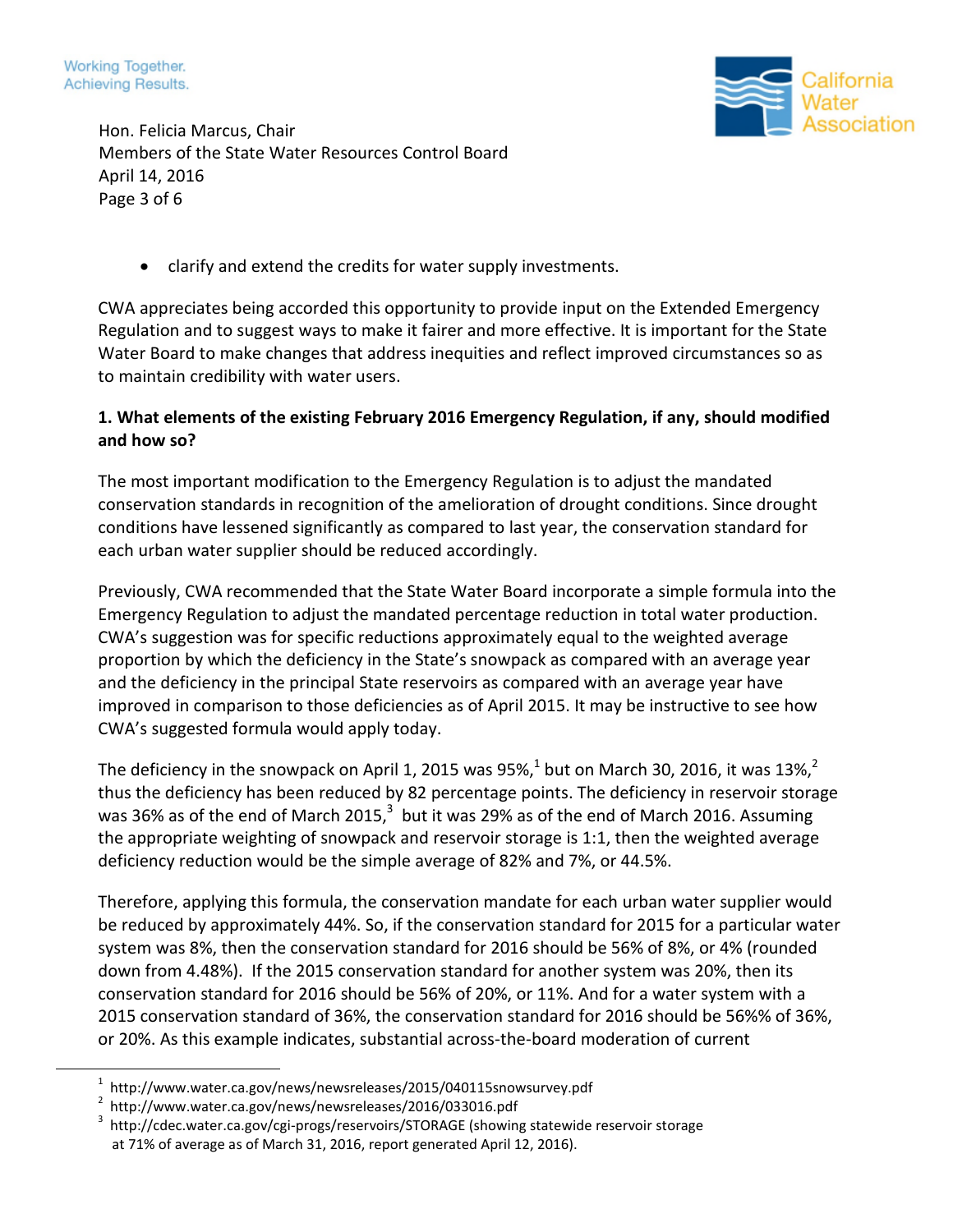



Hon. Felicia Marcus, Chair Members of the State Water Resources Control Board April 14, 2016 Page 4 of 6

conservation mandates is well justified by the State's improved water supply outlook.

Another element of the existing Emergency Regulation that should be modified is the severely constrained set of rules in Section 835(f) governing credits that may be allowed against the conservation standards imposed by Section 835(c). Urban water suppliers may be entitled to separate and distinct credits based on evapotranspiration higher than the statewide average, based on water-efficient growth in their numbers of customers, or based on prior investment in new, local, drought-resilient sources of supply, but the sum of all these credits may not reduce a water supplier's conservation mandate by more than eight percent (8%) nor may they reduce any water supplier's conservation mandate below eight percent (8%).

In the context of California's improved water supply outlook, it should no longer be necessary to impose these limits on the availability of credits against otherwise applicable conservation standards. If a water supplier is entitled to credits totaling more than eight percent, the applicable conservation standard should be reduced by the sum of those credits. And those credits should be applied in full, even if the result is a conservation standard of less than eight percent.

Finally, as several interested parties recommended in prior rounds of comments, the State Water Board should remedy the disconnect that remains in the Extended Emergency Regulation between the goal of preventing unreasonable *use* of water and the imposition of limits on water *production*. Indeed, Section 865(c)(3) requires urban water suppliers to reduce their *production* by specified percentages of amounts *used* in 2013. Obviously, production and use will always be different amounts. Most important, water suppliers cannot responsibly curtail production to meet their customers' diverse needs for water, and the Emergency Regulation should not order them to do so. Instead, as has previously been proposed,<sup>[4](#page-3-0)</sup> each time the phrase "shall reduce its total potable water production" appears in Section 865(c)(1), (2), and (3), the phrase should be revised to read, "shall implement a customer water-use reduction program designed to reduce its total potable water production."

# **2. How should the State Water Board account for regional differences in precipitation and lingering drought impacts, and what would be the methods of doing so?**

CWA recommends that the Extended Emergency Regulation be modified to allow further reductions in conservation mandates for water suppliers that can show they are no longer subject to significant water supply constraints, due to the replenishment of their sources of supply. Some urban water suppliers rely entirely on local surface water or groundwater supplies, with little or

<span id="page-3-0"></span><sup>&</sup>lt;sup>4</sup> See, Great Oaks Water Company Comments to Proposed Emergency Regulation (April 28, 2015 Version), dated May 4, 2015, at 2-3.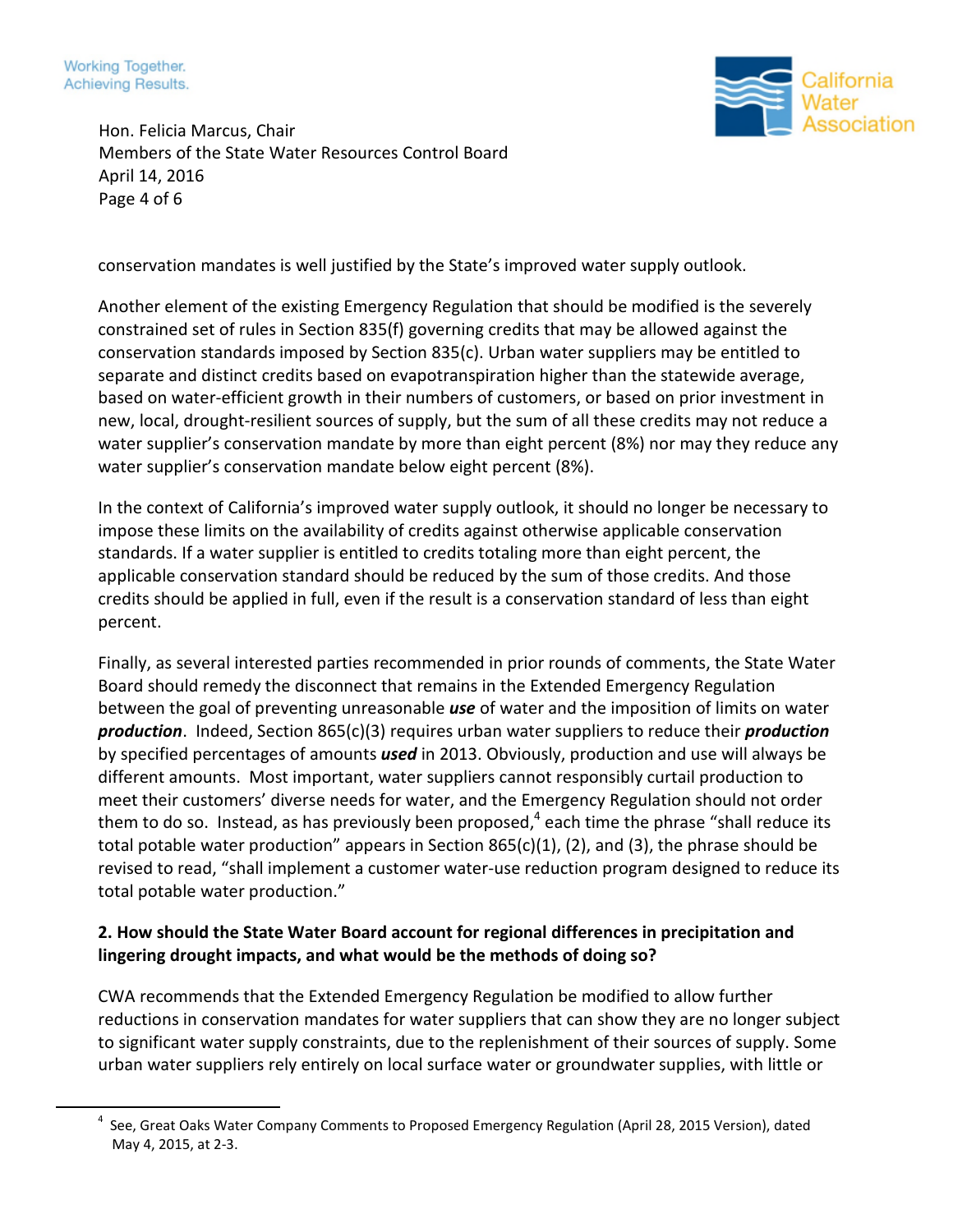Working Together. Achieving Results.



Hon. Felicia Marcus, Chair Members of the State Water Resources Control Board April 14, 2016 Page 5 of 6

no reliance on state or federal water delivery systems or other external sources. If the local resources of those suppliers have been fully restored – as is the case for certain water systems in Northern California and perhaps others in Central and Southern California – then no good reason is apparent for requiring such water suppliers to meet any of the conservation standards listed in Section 865(c) of the Extended Emergency Regulation.

Given the alleviation of statewide drought conditions and the substantial differences between the lingering drought conditions from region to region, it appears to CWA that any ongoing conservation mandates should be driven by local circumstances rather than by a top-down mandate. The Governor's 25 percent (25%) mandate of last year set an appropriate benchmark for the State Water Board's more finely tuned range of conservation standards for particular water suppliers. But with the need for any conservation mandate eliminated for much of the state and with the more liberal allowance of credits CWA has proposed, as well as the uncertain response of customers in a more normal water year, it will be difficult to predict what statewide level of conservation can or should be achieved. These factors justify de-emphasizing the achievement of a statewide conservation goal, which will be both less necessary and less compelling this year than it was in 2015.

### **3. To what extent should the State Water Board consider the reliability of urban water supplier portfolios in this emergency regulation?**

Efforts made by urban water suppliers to augment their sources of supply should be recognized and rewarded in the setting of conservation standards. The Extended Emergency Regulation took an important step in this direction by allowing, in Section 865(f)(3), for credits against its conservation mandates for water suppliers who acquire, contract for, or invest in "a new local, drought-resilient source of supply, the use of which does not reduce the water available to another legal user of water or the environment."

Such credits should remain available. The Emergency Regulation set a March 15, 2016, as a deadline for applying for such credits. CWA requests that the deadline now be extended through the duration of the Extended Emergency Regulation.

CWA remains concerned that State Water Board staff may interpret the qualifications for such credits too restrictively. For example, the requirement that a project not reduce the water available to another user or the environment may be interpreted in a way that gives effect to the Board staff's original formulation of this exemption as applicable only to coastal wastewater